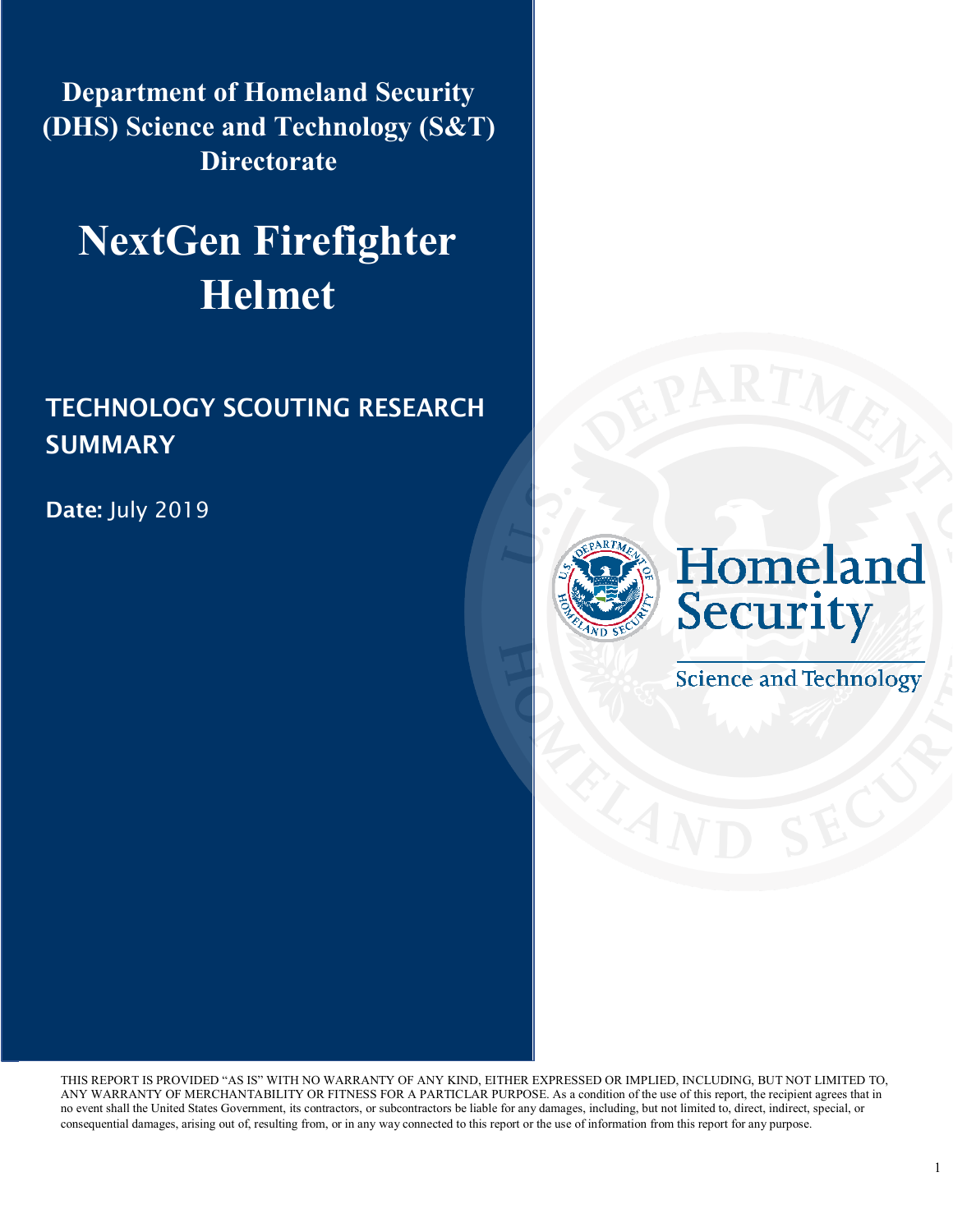

**Overview**: Subject matter experts, proprietary commercial datasets, and open-source research were utilized to compile a preliminary list of Solution Options. A summary of the request is outlined below, and 9 solutions identified thus far are displayed on the following pages. Upon the initial scan, there were **zero solutions found that meet all requirements**, but the 9 Solutions listed partially meet the specified requirements.

#### **Problem Description:**

Firefighters are increasingly called upon to respond to potentially violent situations (PVS), including active shooters, armed crowd and terrorist incidents, hazardous materials mitigation, and disaster response. Currently, firefighters must carry one helmet for fire protection and one helmet for ballistic protection, which creates a logistical burden when firefighters must switch gear on the scene. The need for two helmets also necessitates additional costs for fire departments that must procure and maintain the additional equipment. In some cases, ballistic protection has been considered only necessary for law enforcement, so firefighters lack any ballistic protection. Often, situations change rapidly and there is not enough time for firefighters to retrieve ballistic protection. Thus, firefighters are either put at great risk or are unable to enter PVS incident scenes to attend to victims, which adds vital time between injuries and medical treatment. Over the past several years instances of shooting injuries and deaths of firefighters responding to emergency calls has increased, consequently increasing the need for firefighter ballistic head-protection.

This report will examine solutions that provide a combination of fire and ballistic head-protection for firefighters. Ideally, fire departments would be able to issue one helmet per firefighter that complies with both the NFPA 1971:2018 fire protection and NIJ Level 111A ballistic protection standards, so that the helmet could be worn in a range of emergency situations and fast-changing environments. This solution would be government-off-the-shelf (GOTS) or commercial-off-the-shelf (COTS) and available for purchase in the next 8-12 months.

### **Desired Use Case:**

Firefighters equipped with combination fire/ballistic protection helmets would be able to move throughout the incident scene and periphery environment in order to execute their mission in the case of an emergency. Firefighters would not need to change or retrieve additional equipment separate from their fire personal protective equipment (PPE). For example, in the event of an active shooter incident, firefighters would have the adequate protection to attend to victims in the incident scene before the shooter is apprehended by law enforcement, enabling victims to get medical attention faster. The aim is to improve response time and increase the probability of saving victim lives as well as decrease rates of firefighter injury and death in PVS.

#### **Technology Requirements:**

The solutions identified were assessed against the following technology requirements. The top considerations when evaluating fire helmets including being able to provide:

| <b>Fire Protection</b>        | Must meet NFPA 1971:2018 structural firefighting or EU Regulation 2016/425<br>CE marking standards/British Standard EN443-2008 |  |  |
|-------------------------------|--------------------------------------------------------------------------------------------------------------------------------|--|--|
| <b>Ballistic Protection</b>   | Must meet NIJ Level 111A or European VPAM certification standards                                                              |  |  |
| <b>SCBA</b>                   | Must integrate with a variety of self-contained breathing apparatus (SCBA)<br>masks                                            |  |  |
| <b>Communications (Comms)</b> | Must have integrated communications systems                                                                                    |  |  |
| <b>Lighting (Light)</b>       | Must have integrated lighting or ability to add lighting accessory                                                             |  |  |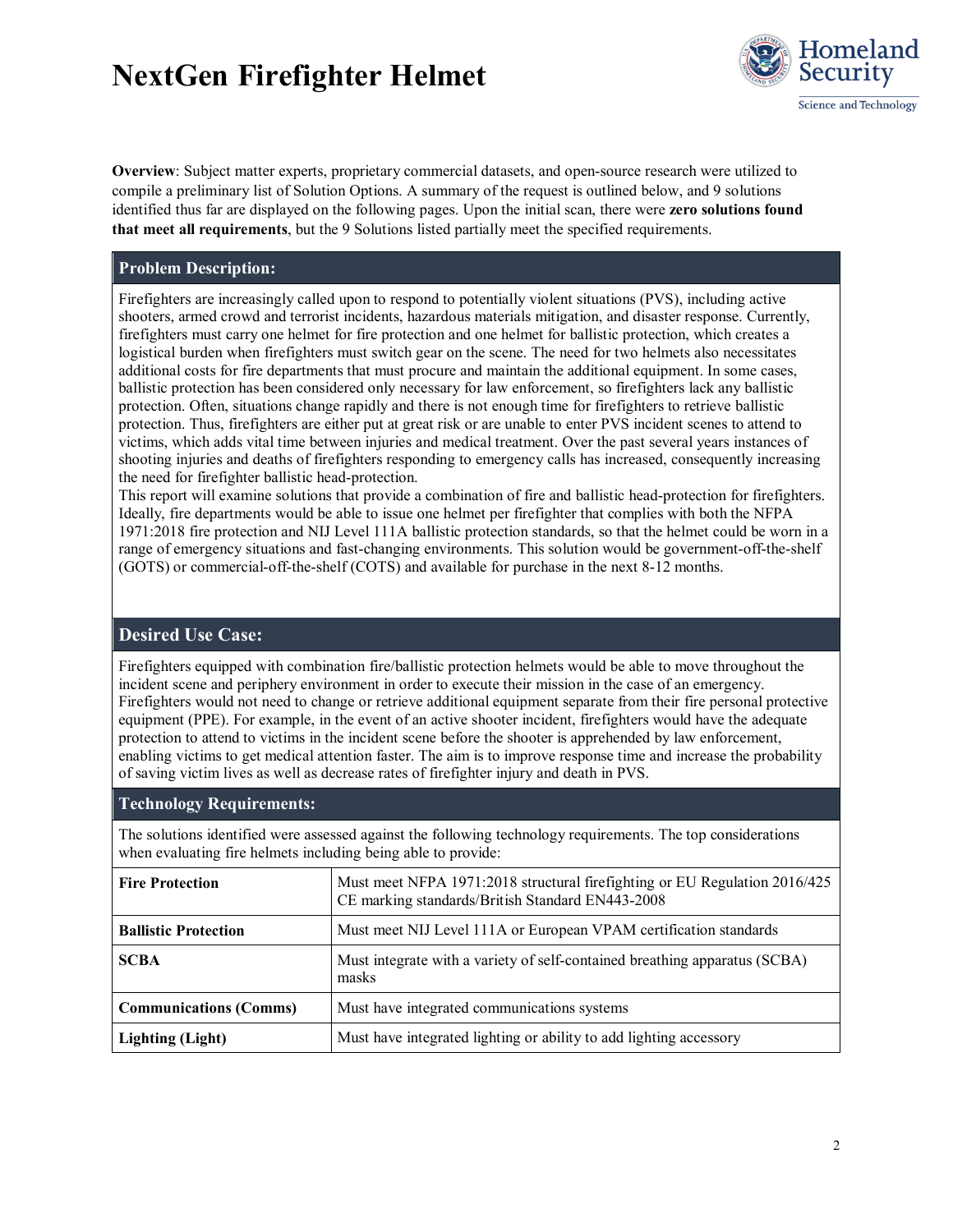

#### **Firefighter Helmet Market Overview:**

**Ballistic Protection:** There are no readily available firefighter helmets designed to provide both fire and ballistic protection up the NFPA 1971:2018 and NIJ Level 111A standards. There are individual fire departments that have purchased ballistic protection in the form of bullet-resistant vests and riot helmets, but this equipment is not designed to perform the function of traditional firefighter helmets and turnout gear. From an initial market scan, it is likely that a select number of private companies are beginning to design ballistic firefighter helmets, but these products have low technology readiness levels and probably will not be widely available in the next 8-12 months. Relevant Solutions are included below; however, none of the helmets identified were able to meet all specifications.

**Helmet Shape:** Advances in helmet technology have led to the increasing production of modern "jet-style" firefighter helmets, which resemble the shape of helmet worn by fighter jet pilots. Jet-style helmets offer significant safety advantages over traditional helmets but have yet to gain widespread popularity in the United States in part due to cultural affinities within the firefighter community for traditional helmets. Both jet-style and traditional helmets are currently commercially available, though there are fewer options for the newer jet-style.

- 1. Jet-Style: Jet-style helmets feature a brimless design that prevents snagging when navigating confined spaces, which is advantageous for vehicle extrications and navigating confined spaces during a structural fire. The cut of the helmet also allows for increased head protection, particularly for the occipital lobe, while still allowing for the head to move in all directions, including up and down (which is more difficult in traditional fire helmets). New models contain in-helmet communications technologies that can be fully integrated with existing communications systems used by fire departments. Additionally, in-helmet lighting features, such as LED flashlights, can reduce snag and the need to carry lighting accessories. In some models, lights are placed on each side of the helmet, improving visibility while decreasing the likelihood of blinding others. Jet-style helmets are popular in Europe and have been used there for years. Accordingly, manufacturers of such helmets tend to be European companies (though several American manufacturers do offer jet-style helmets as well). Like traditional helmets, jet-style helmets can be used with a variety of self-contained breathing apparatus (SCBA) masks.
- 2. Traditional: Traditional helmets iconic symbols of firefighting in America are heavier than the jetstyle and feature front and back brims. The back brim was designed to prevent heat and water from getting on the neck and down the back of a firefighter, but current customized turnout gear and flameretardant shields prevent water saturation of this kind. The heavier materials of these helmets often cause greater fatigue. Given their design, these helmets are more prone to knocking and snagging on a scene, which can be distracting and dangerous to firefighters. Traditional helmets also lack the communications and lighting integration upgrades available in the newer jet-style designs, requiring firefighters to manage separate communications and lighting accessories.

#### **End Users:**

Technologies identified through this Technology Scouting Report could be used by firefighters and fire departments across the United States to provide NFPA 1971:2018 and NIJ Level 111A standard fire and ballistic protection when responding to PVS emergencies.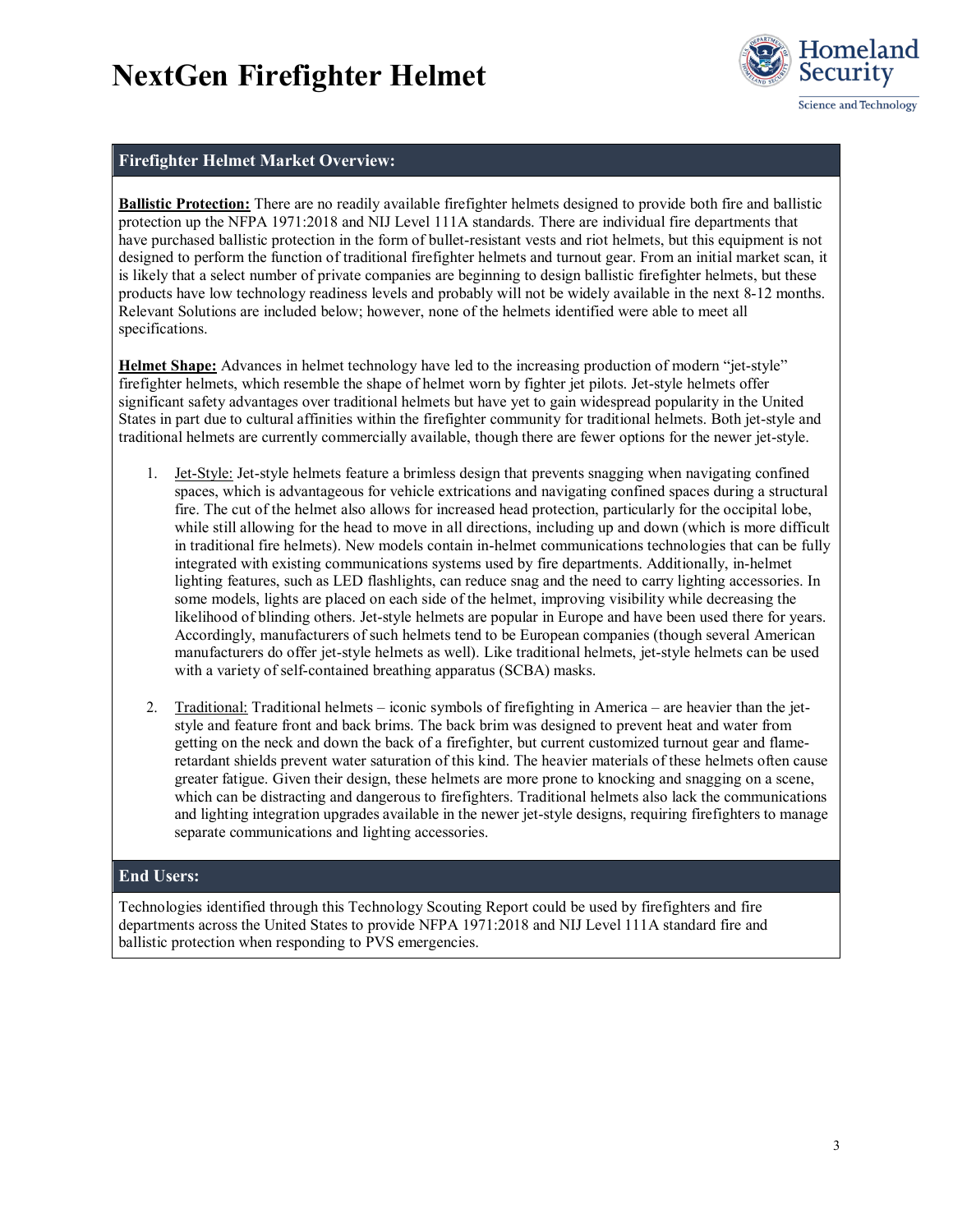#### **Key Performance Parameter Criteria:**



Solution Meets Criteria



Additional Information Required from Vendor to Determine if the Solution Meets Criteria



Solution Does Not Meet Criteria

### **Technology Solutions**

While there are many more modern, jet-style firefighter helmets readily available on the commercial market, **zero Solutions** were found that meet all of the requirements. Specifically, there are no solutions listed below that meet both the fire protection and ballistic protection requirement. Additional investigation is required to determine if there are any Solutions available either via U.S. government or commercial industry with a high technology readiness level. Listed below are 9 solutions that meet many, but not all of the stated requirements.

| #              | <b>Solution</b>                   | <b>Description</b>                                                                                                                                                                                                                                                                                                                                                                                                                                                                                                                                                                                                                                                                                                                              | Fire<br>Protection | <b>Ballistic</b><br><b>Protection</b> | <b>SCBA</b><br>Integration | <b>Comms</b> | Light                                   |
|----------------|-----------------------------------|-------------------------------------------------------------------------------------------------------------------------------------------------------------------------------------------------------------------------------------------------------------------------------------------------------------------------------------------------------------------------------------------------------------------------------------------------------------------------------------------------------------------------------------------------------------------------------------------------------------------------------------------------------------------------------------------------------------------------------------------------|--------------------|---------------------------------------|----------------------------|--------------|-----------------------------------------|
|                | Cairns XF1 Fire Helmet<br>by MSA  | The Cairns XF1 helmet is a jet-style fire helmet with no brim. It has an integrated<br>light module, a robust, compact light accessory housed inside of the helmet, reducing<br>exposure to heat, flames, and impact. The Cairns XF1 fire helmet's modular design<br>allows it to be quickly disassembled for thorough inspection, care and maintenance.<br>Compliant with ANSI/ISEA Z87.1-2015. This helmet is COTS.<br>Weight: 56-62 oz depending on size<br><b>Country of Origin: United States</b>                                                                                                                                                                                                                                          | NFPA1971:<br>2018  |                                       |                            |              | Flashlight<br>integrated into<br>helmet |
| $\mathfrak{D}$ | Pacific F15 by Pacific<br>Helmets | Pacific F15 Structural Fire Helmet from Pacific Helmets (NZ) Ltd combines Pacific's<br>unique DuPont™ Kevlar® and Fiberglass reinforced composite shell technology with<br>an advanced polymer chassis. This jet-style helmet uses an elliptic dual pivot system<br>to provide full coverage, and an internal face shield that can be fully deployed when<br>in use with SCBA. It can be used with optional side mounted flashlights which clip<br>low and tight on the shell to maintain optimal center of gravity and reduce snag risk.<br>Recommended for structural firefighting and technical rescue. Compliant with ANSI<br>Z87.1-2015. This helmet is COTS.<br>Weight: Vendor outreach required<br><b>Country of Origin: New Zealand</b> | NFPA1971:<br>2018  |                                       |                            |              | Flashlight<br>accessory<br>available    |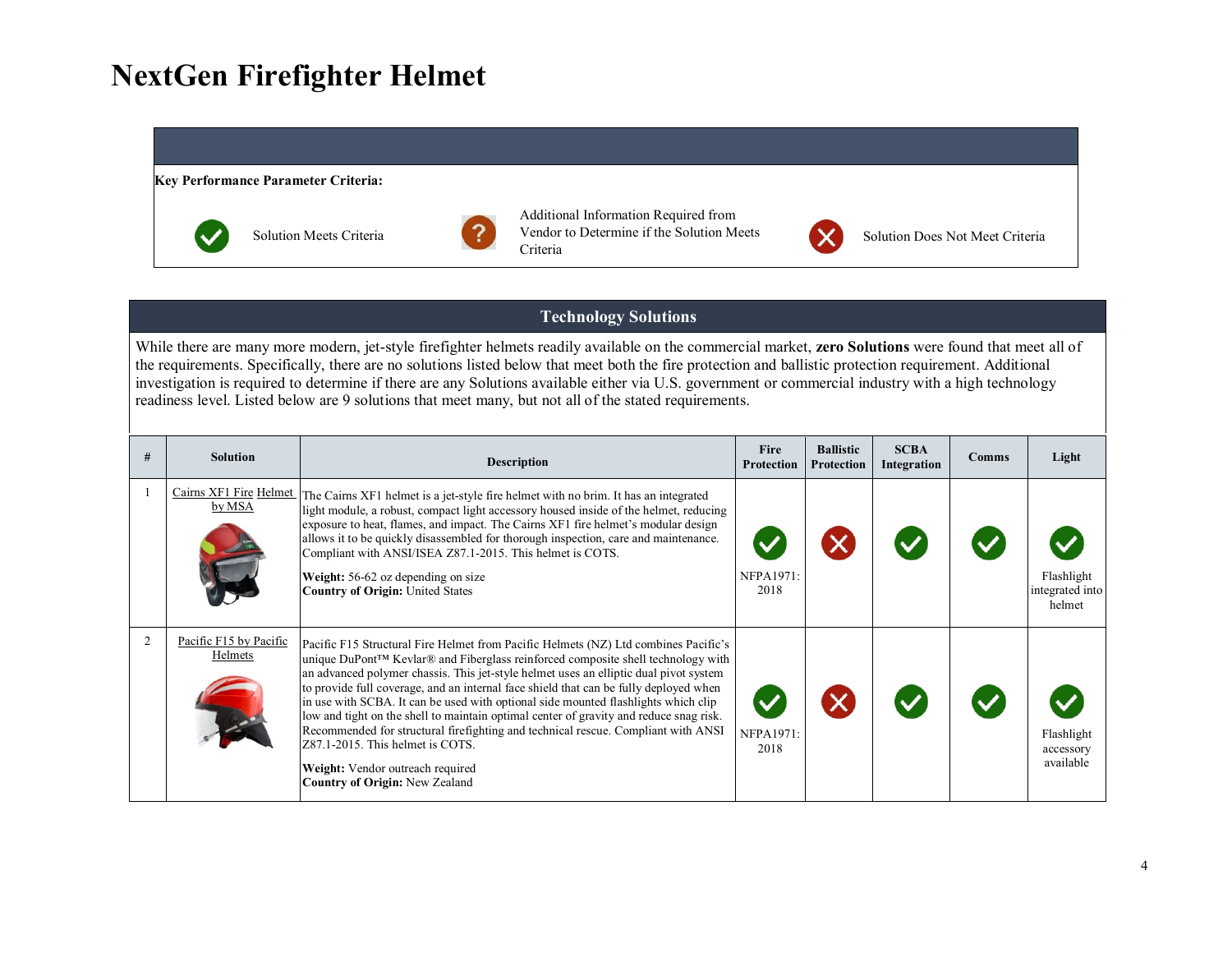| #              | <b>Solution</b>                                                     | <b>Description</b>                                                                                                                                                                                                                                                                                                                                                                                                                                                                                                                      | Fire<br><b>Protection</b>                | <b>Ballistic</b><br><b>Protection</b> | <b>SCBA</b><br>Integration | <b>Comms</b>                                                                      | Light                                        |
|----------------|---------------------------------------------------------------------|-----------------------------------------------------------------------------------------------------------------------------------------------------------------------------------------------------------------------------------------------------------------------------------------------------------------------------------------------------------------------------------------------------------------------------------------------------------------------------------------------------------------------------------------|------------------------------------------|---------------------------------------|----------------------------|-----------------------------------------------------------------------------------|----------------------------------------------|
| 3              | Gallet F1 XF by MSA<br>Europe                                       | Gallet F1 XF jet-style fire helmet has a configurable design meant for response to<br>structural and outdoor fires, technical rescue operations and road traffic accidents. It<br>contains a fully integrated lighting module, supporting work and safe navigation in<br>the dark, as well as a helmet mounted headset for communication. This model is<br>commonly used by French fire departments. This helmet is COTS.<br>Weight: $1450 - 1550g$ (~51-55oz)<br><b>Country of Origin: Germany</b>                                     | EU MED.<br>SOLAS and<br>CE marking       |                                       |                            |                                                                                   | Contains<br>integrated<br>lighting<br>module |
| $\overline{4}$ | Magma® Fire Helmet<br>Platform by Bullard<br>GmbH                   | The Magma jet-style helmet system is based on a platform that enables the user to<br>configure his/her individual helmet. The Magma is available in the type A half-shell<br>helmet or type B three-quarter-shell helmet. The system allows for customized<br>choices without compromising comfort, safety and functionality. This helmet is<br>COTS.<br>Weight: $1,500$ grams (~53 oz)<br>Country of Origin: Germany (note that parent company is American)                                                                            | <b>British</b><br>Standard<br>EN443-2008 |                                       |                            | $\boldsymbol{\mathsf{x}}$<br>Comms not<br>integrated,<br>accessories<br>available | Flashlight<br>accessory<br>available         |
| 5              | Solo TI by Halo<br>Thermal Imaging                                  | The Solo TI is a jet-style fire helmet comprised of a glass fiber/Kevlar® shell-<br>bonded with European Class 1 fire-retardant resin and Class 1 Gelcoat. It contains a<br>communications system design to be integrated with existing radio systems. The<br>mask is enabled with a heads-up thermal imaging camera and 320x240 thermal<br>imaging sensor. The full coverage design provides complete head, face and neck<br>protection. This helmet is COTS.<br>Weight: Vendor outreach required<br>Country of Origin: United Kingdom | EU MED.<br>SOLAS and<br>CE marking       | $\bm{\times}$                         | $\mathbf{R}$               |                                                                                   | Uses<br>integrated<br>thermal<br>imaging     |
| 6              | First Due Structural<br><b>Helmet</b> by Phoenix<br>Technology Inc. | The First Due Structural helmet is a contemporary helmet with a traditional-style<br>brim, but smooth top ridge to prevent snagging. This helmet contains a lightweight,<br>heat-resistant thermoplastic shell that is lightweight. This helmet is COTS.<br>Weight: Vendor outreach required<br><b>Country of Origin: United States</b>                                                                                                                                                                                                 | <b>NFPA 1971</b><br>2018                 |                                       |                            | $\boldsymbol{\times}$                                                             |                                              |